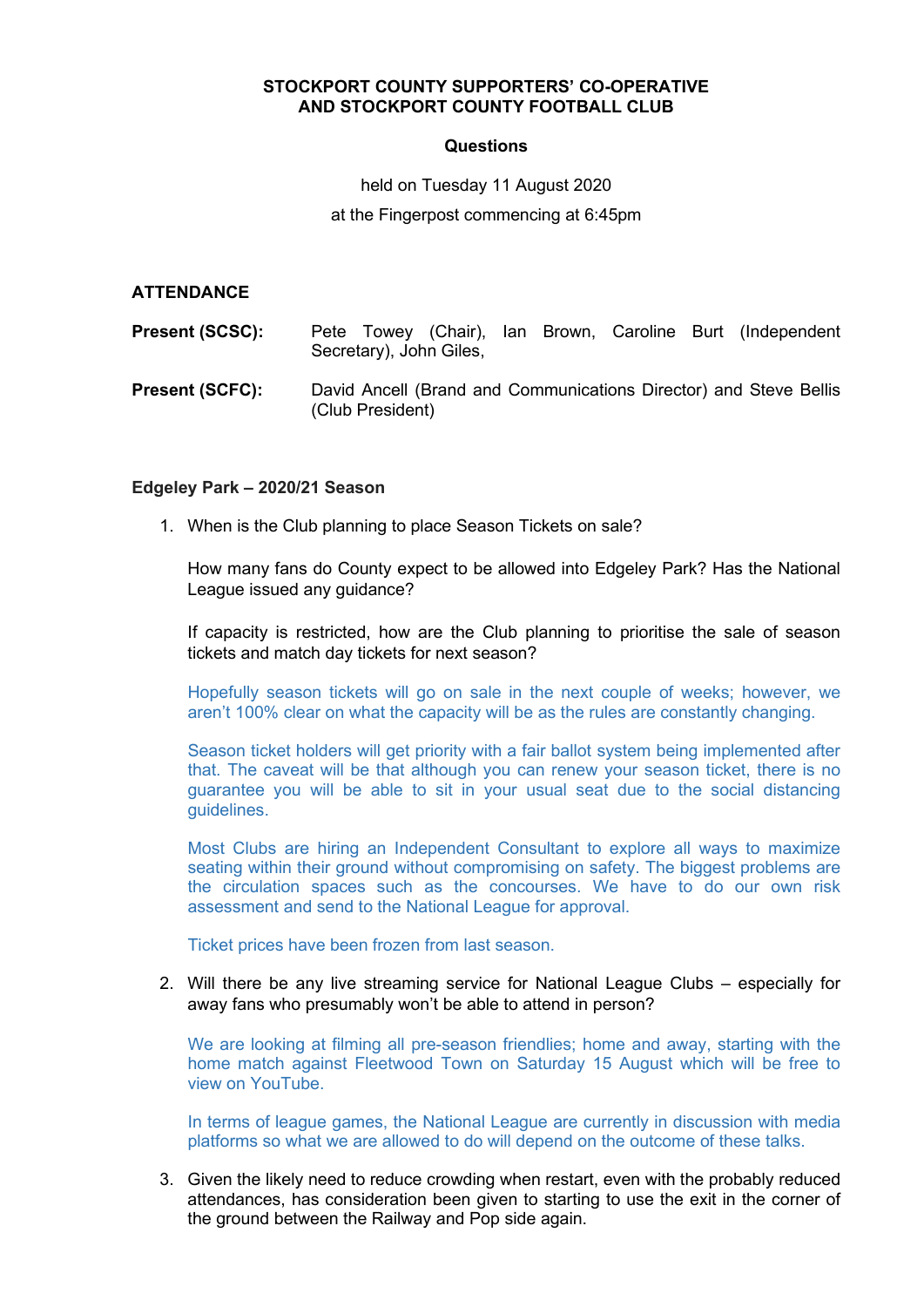Yes, everything is being looked at.

The Railway End currently has blocks that don't have seats in at present. We are looking at putting an order in so that these blocks can have seats installed and be used going forward.

#### 4. Were renovations on the Cheadle End able to take place under the circumstances? If so, where are they up to?

The work on the Cheadle End couldn't be started as early as we would have liked due to COVID. Getting hold of contractors and architects was been a problem at the start of lockdown.

The new cladding is about to be added to the back of the Cheadle End over the current corrugated iron. This is expected to be completed by the end of October, but it will be safe for people to have access to the area while this work is in progress.

The Cheadle End concourse will be having new flooring fitted and the kitchen equipment upgraded.

Work on the hospitality suites will begin in the next couple of weeks to create a proper events space.

The dug out is having new seats installed and the home dressing room will be refurbished to a Premier League standard.

The Club Shop will be opening soon. There has been a delay due to problems with the supply chain thanks to COVID (especially with suppliers based overseas) and everything having to be restocked due to the badge change. The aim is to provide better products but the same price as before.

5. n:gage life is a project to help support some of the most vulnerable in our community, 13 - 18 year olds on the edge or already involved too deeply with drug and gang activity. They are looking to raise money to fund mentors and programmes to encourage these youngsters to move away from a life of crime. Activities include engagement, respite and welfare.

The Club are offering season ticket holders a discount to recognise the 4 games that were cancelled last season. The Co-op have been asked whether it would it be possible to publicise n:gage life and give ST holders the option to waive their discount and pay the full amount for their season ticket next season, with the Club donating the saving to n:gage life?

# Web - [www.ngagelife.info](http://www.ngagelife.info/)

This sounds like a worthy cause, but the Club have already agreed their charity partners for next year. We get approached a lot by various charities and it is important that we don't do things by halves

However, it is possible that we can support this in other ways e.g. other supporters' channels such as the Foundation.

#### **Training Ground**

6. The acquisition of a 3-year lease on the Carrington training facility looks very exciting. Can the Club provide details about which facilities will be available to Stockport County? Who will the Club be sharing the training ground with?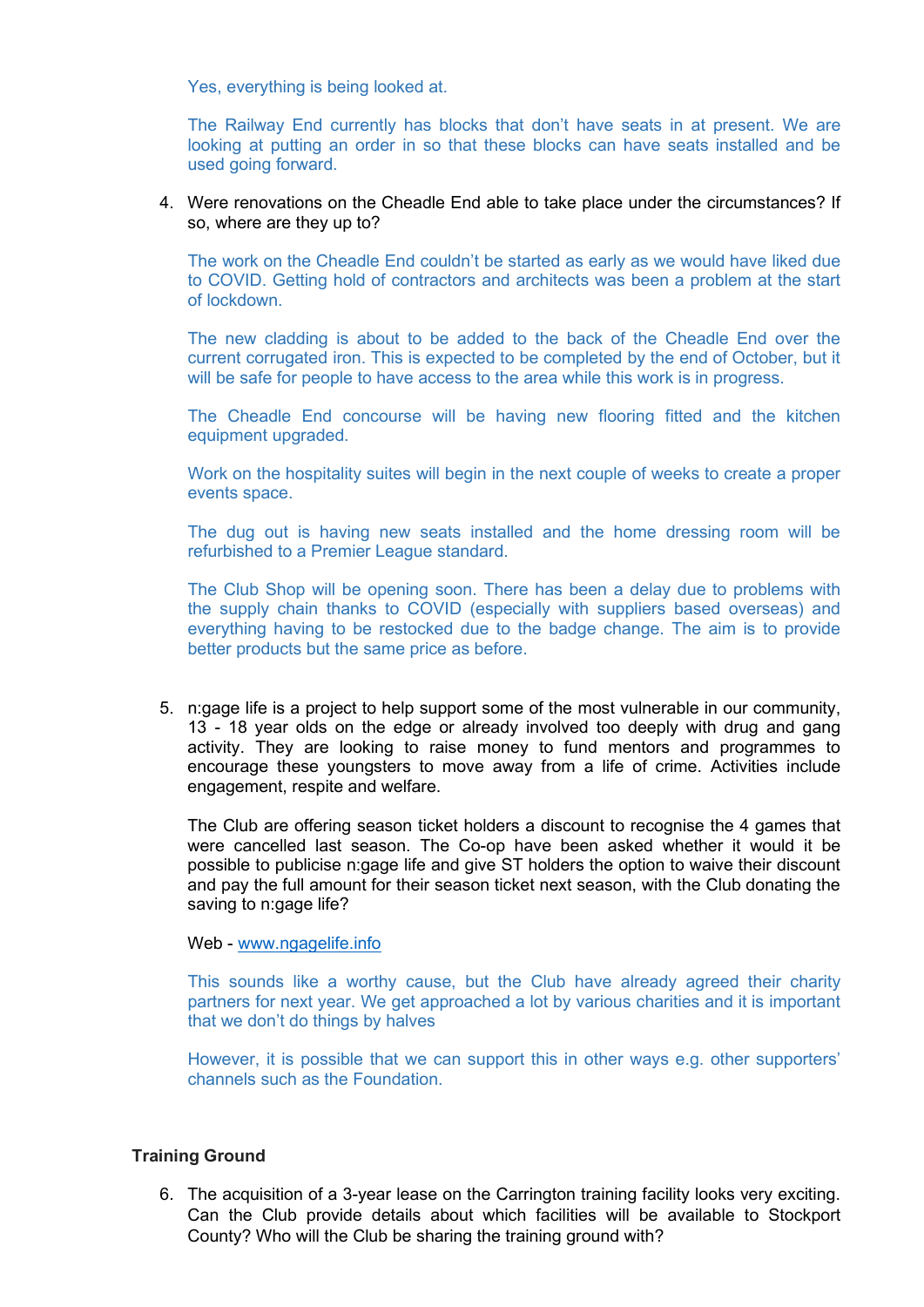We have leased the facility from Sale FC who previously leased it out to Sale Sharks. Sale FC still has some pitches around the facility that they continue to use. Sale Sharks have moved into the premises that were previously used by Man City / Bury.

In terms of facilities, there is a gym, two full size pitches, huge office space, a players' lounge, a restaurant with a full time chef, an analysis room and a briefing room. It is a Championship grade facility.

Simon Wilson has done really well to acquire this facility. By getting on with sourcing a training facility, developing the academy, looking at nutrition etc. it leaves Jim free to concentrate on all the on pitch work. The relationship is working really well.

7. Would it be possible to create a video tour of Carrington?

The main fit out of the inside will be completed in the next 2-3 weeks. Once this is done we would like to have a video tour where the players show you around.

8. Can the Club expand on the medium to long term plans of having a training facility in the Borough of Stockport?

There were always two objectives when looking for a training facility, the short term goal which we have achieved with Carrington, and the long term goal which is a community training facility in the heart of Stockport. We are confident but this isn't going to be easy to achieve, as we would need to find approximately 9 acres of land which hasn't already been allocated to housing or is in a green belt.

The lease at Carrington does have the option to be extended if necessary.

#### **Salary Caps**

9. How does the imposition of a salary cap in Leagues 1 and 2 affect our future plans?

How would the suggested / mooted imposition of a Salary Cap in the National League affect our current plans?

Ultimately, if a player is on a contract it remains in place until the end. We are not even sure this is going to go ahead yet. It may never happen.

#### **Fans Forum**

10. Would it be possible to arrange a 'virtual' fans forum with Mark Stott, Jim Gannon, Simon Wilson, Jonathan Vaughan, etc? Could questions be submitted in advance, with the event streamed live, with the facility to allow fans to ask additional questions on the night?

There were plans to hold a Fans Forum last season, but then COVID hit. We would much prefer it to be a face to face event, although depending on how the situation develops, a virtual meeting with Jim and Simon could be a possibility.

#### **Community Tickets**

11. The Co-op has around 685 Community Tickets remaining from our scheme in 2019 - 20, Can the Club commit to carrying across the unallocated tickets from last season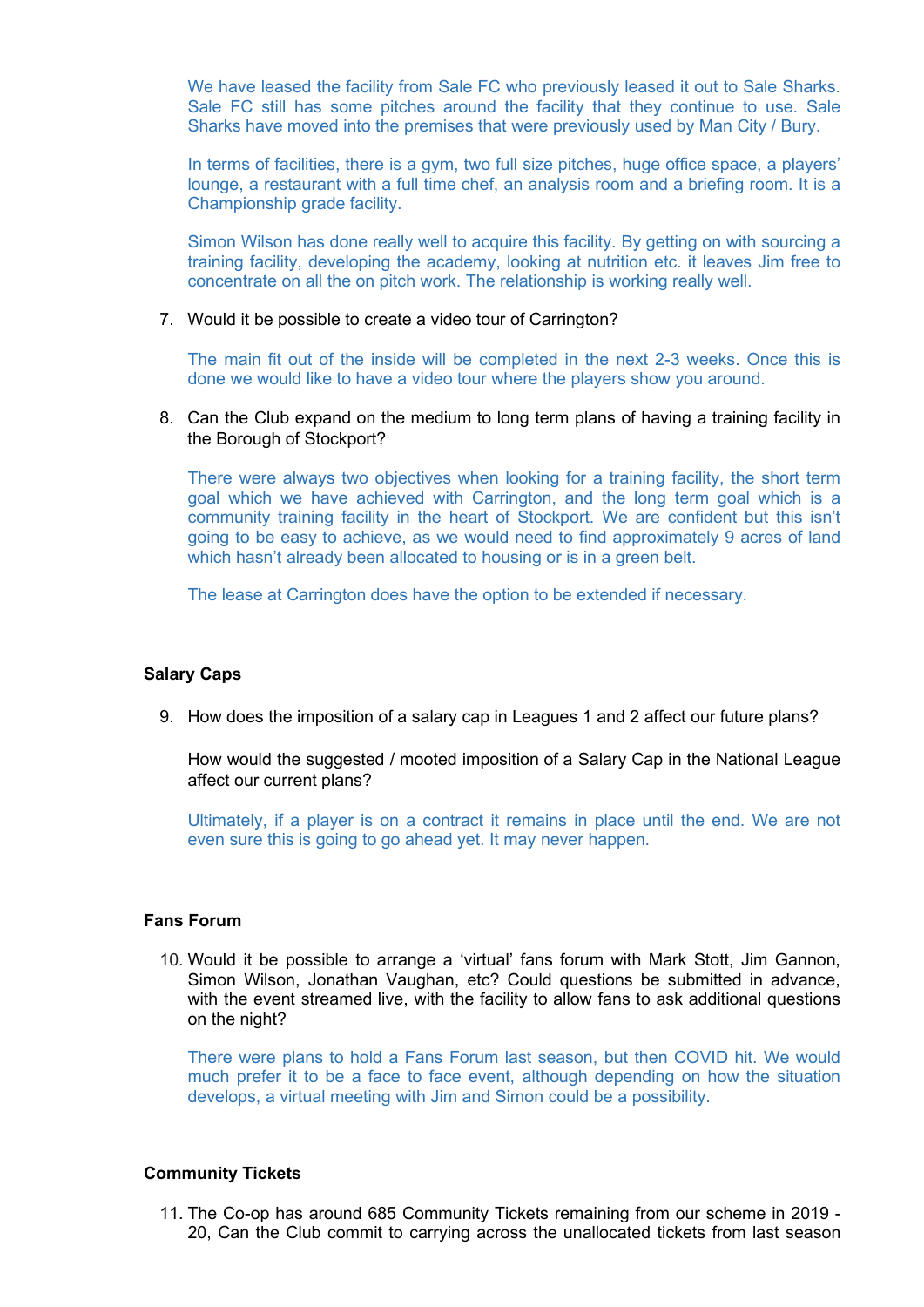once restrictions are relaxed and the Club are allowed higher numbers of people in the stadium?

This is going to be something Steve Bellis looks after going forward. The current tickets will be honoured, and the Club would be looking to continue with the scheme in the future, but what that will look like next season with the reduced ground capacity is unknown as yet.

#### **Club restructure**

12. The Co-op board are sorry to see the departure of Simon Dawson and Mark Lockyear, we have worked together with both closely over the last few years. Can the Club advise how the Commercial department will be structured going forward?

It is always sad to see anyone leave. In terms of the commercial department, it will be structured differently moving forward due to the commercial expertise and resources at Mark Stott's company VITA.

The position of Club Secretary will become the "Head of Football Administration". The person who has taken up this role will be announced in the next couple of days. We are very lucky to have this individual as he comes to Edgeley Park with a lot of experience and we faced competition from Clubs higher up the football pyramid for his services.

#### **Catering**

13. What is the situation with the catering at EP?

The contract for CGC has run out and the catering has now come back in-house. Again, it's something that VITA has a lot of experience in. There are plans in place for the conference and banqueting / events side of the Club to have its own dedicated website, separate to the football side, to generate more income for the club. This will also be announced in due course. The two main conference suites will be dedicated to hospitality with the Topaz and Sapphire Suites given over to the Junior Supporters Club.

Where possible we have tuped over staff from the old regime. Mark Stott is an investor in people and many people at VITA have worked there for many years and have worked their way up.

#### **Concerts**

#### 14. Is the Club looking to hold concerts during the summer?

This hasn't been decided yet, but it unlikely due to the situation with COVID and also the preparations for the new season. The football has to take priority and that includes the quality of the pitch. The date the season ends may possibly change due to postponements caused by COVID, which would add extra complications.